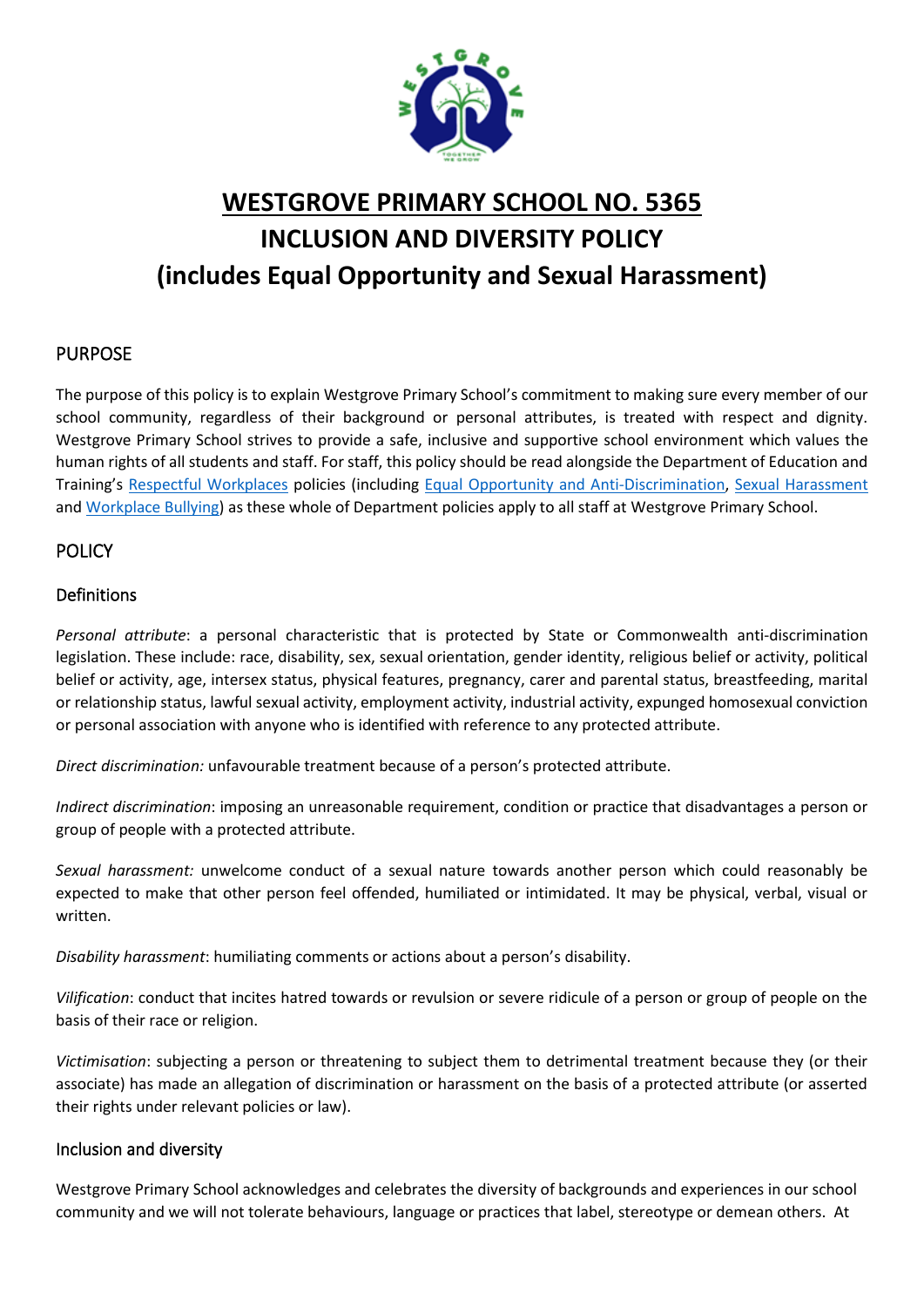Westgrove Primary School we value the human rights of every student and we take our obligations under antidiscrimination laws and the Charter of Human Rights and Responsibilities seriously.

Westgrove Primary provides an approved curriculum framework differentiated to meet student needs. Visual Arts, Performing Arts, Physical Education (PE), STEM and Spanish are specialist areas provided by the school. The school provides teaching assistants, and an intervention teacher supporting a range of intervention strategies and programs to assist students needing additional support. Enrichment and extra curricula programs are offered for students in a range of learning activities and environments. These include; instrumental and vocal music, robotics, swimming, camping and interschool sport programs; wellbeing programs and student leadership opportunities.

The school provides a breakfast club operating before school, for two days per week and a daily canteen for students.

Westgrove Primary School is committed to creating a school community where all members of our school community are welcomed, accepted and treated equitably and with respect regardless of their backgrounds or personal attributes such as race, language, religious beliefs, gender identity, disability or sexual orientation so that they can participate, achieve and thrive at school. The school celebrates cultural diversity by acknowledging celebrations and rituals of the various cultural groups in our community e.g. Harmony Day, Refugee Week and Reconciliation Week.

Westgrove Primary School will:

- actively nurture and promote a culture where everyone is treated with respect and dignity
- ensure that students are not discriminated against (directly or indirectly) and where necessary, are reasonably accommodated to participate in their education and school activities (eg schools sports, concerts, incursions & excursions, camps and graduation ceremonies) on the same basis as their peers
- acknowledge and respond to the diverse needs, identities and strengths of all students
- encourage empathy and fairness towards others
- challenge stereotypes that promote prejudicial and biased behaviours and practices
- contribute to positive learning, engagement and wellbeing outcomes for students
- respond to complaints and allegations appropriately and ensure that students are not victimised.

Westgrove's Guiding Values are: Respect, Empathy, Honesty, Perseverance, Inclusivity, Collaboration, and Resilience.

These values define our behaviours and underpin all decision making. We are committed to ensuring that we treat one another and the environment with respect, are honest in our endeavours and interactions, persevere to achieve our goals, demonstrate empathy for all members of our community and at all times embrace inclusive practices. We are striving to develop a toolbox of strategies to help us become more resilient and we are collaborative in both our learning and our decision-making.

The School-wide Positive Behaviour Pillars of **be safe**, **be respectful** and **be a learner** are embedded in our practice across the school.

Bullying, unlawful discrimination, harassment, vilification and other forms of inappropriate behaviour targeting individuals or groups because of their personal attributes will not be tolerated at Westgrove Primary School. We will take appropriate measures, consistent with our *Student Wellbeing and Engagement* and *Bullying* policies to respond to students who demonstrate these behaviours at our school.

Students who may have experienced or witnessed this type of behaviour are encouraged to speak up and to let their teachers, parents or carers know about those behaviours to ensure that inappropriate behaviour can be addressed.

#### **Reasonable adjustments for students with disabilities**

Westgrove Primary School also understands that it has a legal obligation to make reasonable adjustments to accommodate students with disabilities. A reasonable adjustment is a measure or action taken to assist students with disabilities to participate in their education on the same basis as their peers. Reasonable adjustments will be made for students with disabilities in consultation with the student, their parents or carers, their teachers and if appropriate, their treating practitioners. Our school may consult through Student Support Group processes and in other less formal